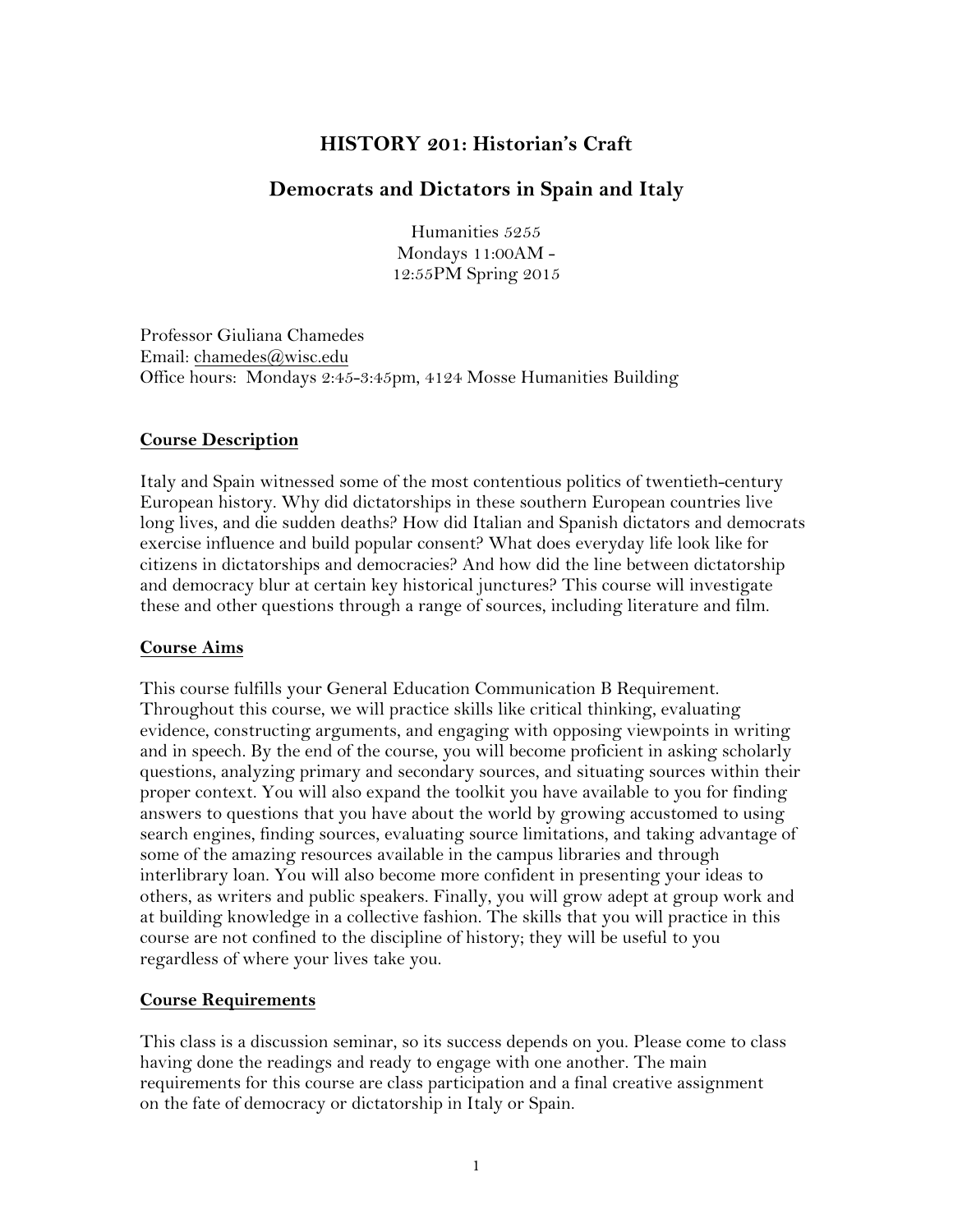Here is a breakdown of how your grade will be computed:

- (1) Class participation (25%)
	- a. Attendance in this class is mandatory; please come with an open mind, and ready to talk (10%)
	- b. Informal oral presentation of primary/secondary sources (5%)
	- c. Formal oral presentation of your final assignment (10%)
- (2) Weekly discussion posts on  $\text{Learn}(a)$ UW (10%)
	- a. Discussion questions will be posted on  $\text{Learn}(\partial UW)$  every week; please pick the question that most appeals to you and write a short informal response (3-4 sentences is fine) by Sunday at 5pm.
- (3) One-pagers (40%)
	- a. A one-page paper offering your interpretation of a primary source from the syllabus. Make sure to address the 'who/what/when/where/why' of the source (10%) **(Due via email by noon on February 11th)**
	- b. A one-page collaborative paper summarizing the argument of a secondary source from the syllabus (10%) (**Due in class on Monday, March 2nd)**
	- c. A one-page paper proposal for your final assignment, including a tentative bibliography (one primary source, two secondary sources) and a screenshot of a search engine consulted (10%) **(Due via email by noon on April 8th)**
	- d. Peer review comments on writing/creative assignment draft (10%) (**Due in class on Monday, April 27th**)
- (4) Culminating writing/creative assignment (25%)
	- a. A draft of a 5-7 page research paper, short story, comic strip, series of blog posts, or 8-10 minute film putting a primary source of your choosing in dialogue with one or two secondary sources of your choosing (10%) **(Due in class on April 20th)**
	- b. Revised draft of your 5-7 page written or visual assignment (15%) **(Due on the last day of class, May 4th)**

*Note: The due-dates for all of the assignments for this class are posted on Learn@UW> Materials>Calendar>List*

#### **Course Readings**

All course readings, unless otherwise indicated, will be posted on Learn  $\mathcal{A}$  UW in PDF form. The films are on reserve for you at the College Library, in Helen C. White Hall.

#### **Core Concepts and Building Blocks**

Some of the key terms we'll be defining and using over the course of the semester:

- \* Democracy & dictatorship \* Consent & coercion
- \* Change & continuity \* Historical contingency & historical determinism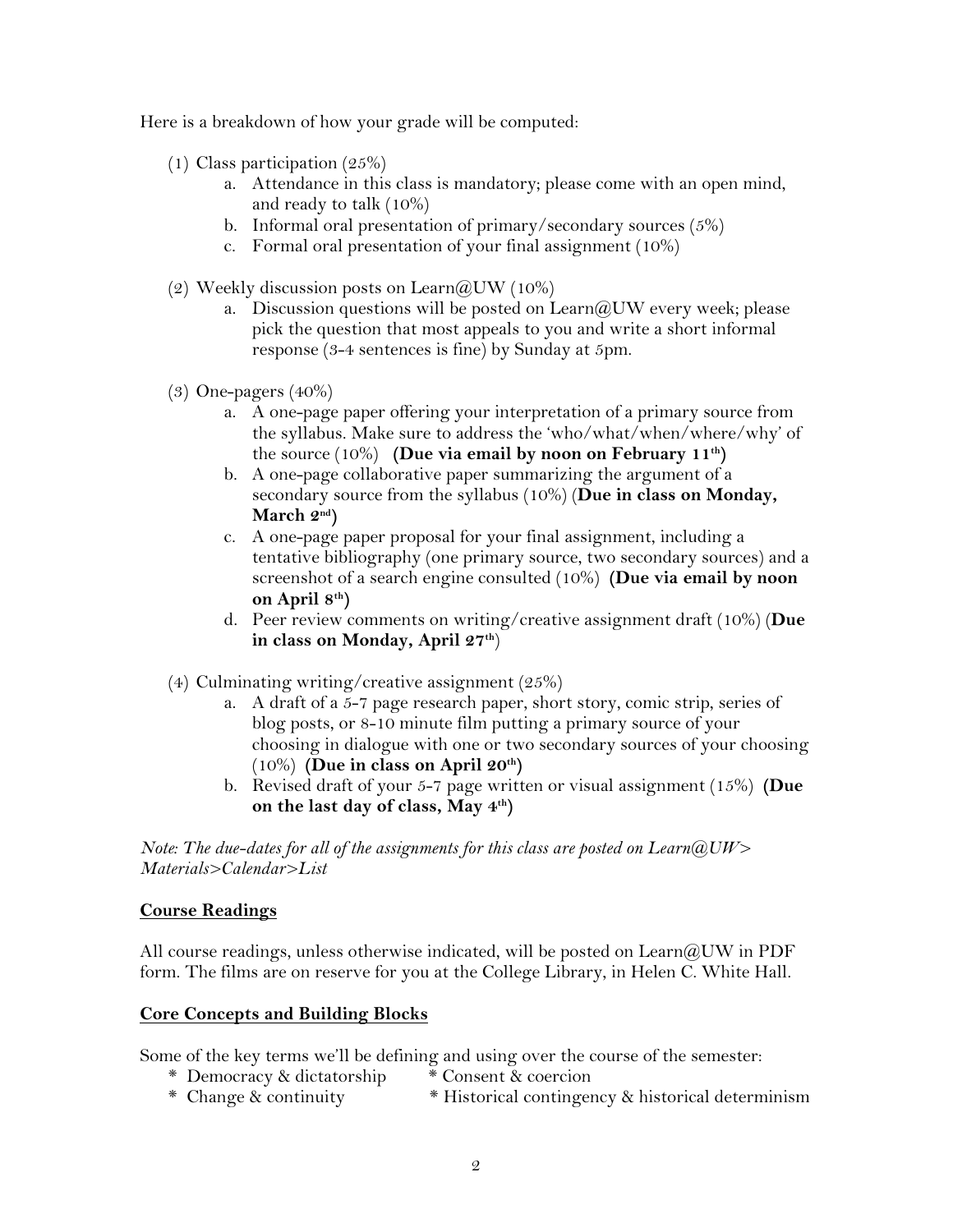### **Schedule of Readings**

## **I. Thinking Like a Historian: Identifying Sources, Asking Questions**

### **1. January 26: Introductions: getting to know you & course aims**

*What is democracy and what is dictatorship, anyway? Why are we focusing on Italy and Spain in particular?*

There is no outside reading for today. The following short sources will be distributed and analyzed in class:

- Gerardo Dottori, "Portrait of the Duce" (oil painting, 1933)
- Filippo Tommaso Marinetti, "The Futurist Manifesto" (1909); "The War as the Catharsis of Italian Society" (1914); "A Futurist Portrait of the New Prime Minister of Italy" (1923)

### **2. February 2: The making of Italian Fascism**

Robert Paxton, "Introduction," *The Anatomy of Fascism* (2004), pp.3-15

Michael Ebner, *Ordinary Violence in Mussolini's Italy* (2011), pp. 23-34

"Program of the National Fascist Party" (1921), in *A Primer of Italian Fascism*, ed. Jeffrey Schnapp, pp. 10-18

Benito Mussolini, "The Ideology of the Twentieth Century" (1932), in *International Fascism: Theories, Causes, and the New Consensus*, ed. Roger Griffin, 248-257

*Thinking questions (for Learn@UW) – please pick one question and post your thoughts by Sunday at 5pm*:

- Look up the definition of 'democracy' and 'dictatorship' in a source of your choice and combine that with your own intuitions -- jot down your own working definition of the two terms
- After looking at the sources, what kinds of question occur to you?

### **3. February 9: Consent and the consolidation of the dictatorship in Italy**

Benito Mussolini, "Speech of 3 January 1925," in *Fascism, Anti-Fascism, and the Resistance in Italy, 1919 to the Present*, ed. Stanislao Pugliese, pp. 69-73.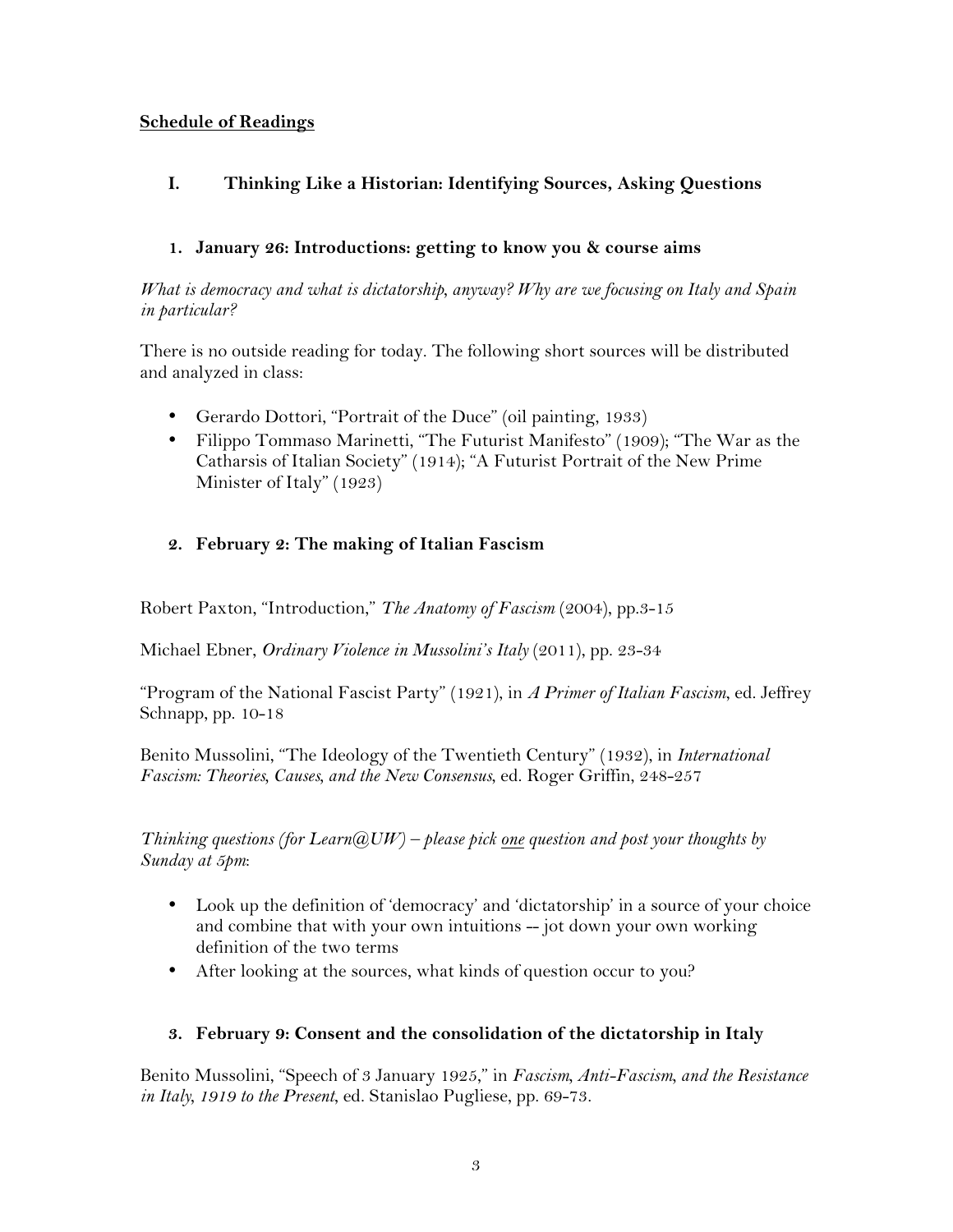Giuseppe Bottai, "The University as the Incubator of a Fascist Élite," in *Fascism,* ed. Roger Griffin, pp. 61-2.

Giovanni Gentile, "Fascism as a Total Conception of Life," in *Fascism,* ed. Roger Griffin, pp. 53-54.

John Pollard, "Conformity and Consensus in the Fascist Regime," in *The Fascist Experience in Italy*, pp.65-74.

*Thinking questions for Learn@UW post:*

• What are the similarities that you see in the Mussolini, Bottai, and Gentile texts? Are they working with similar ideas about the aims of Fascism? Why or why not?

### **Reminder:** *Your one-page interpretive paper on a primary source of your choosing is due via email by noon on Wednesday, February 11th*

### **II. Thinking Like a Lawyer: Evaluating Evidence, Adjudicating the Sources**

### **4. February 16: Naming the enemy, policing the nation: Italy and Spain**

"Fascist anthems" (1922-), in *Fascism, Anti-Fascism, and the Resistance in Italy*, *1919 to the Present*, ed. Pugliese, pp.131-134.

"Racial manifesto" (1938), in *Fascism, Anti-Fascism, and the Resistance in Italy*, *1919 to the Present*, ed. Pugliese, pp.193-5.

Antonio Vallejo-Nágera, "A New Breed of Spaniards" (1937), in *Fascism*, ed. Griffin, pp.190-1.

Michael Ebner, "Breaking the Anti-Fascists, 1926-1934," *Ordinary Violence in Mussolini's Italy*, pp. 72-103.

*Thinking questions (for Learn@UW)*:

- Why might a scholar of European racism, anti-Semitism, or anti-communism turn to these sources? How might he or she use these sources as evidence for this or that historical claim?
- Remember that all secondary sources are offering interpretations about *why* the past turned out the way that it did. Try to get between the lines of Ebner's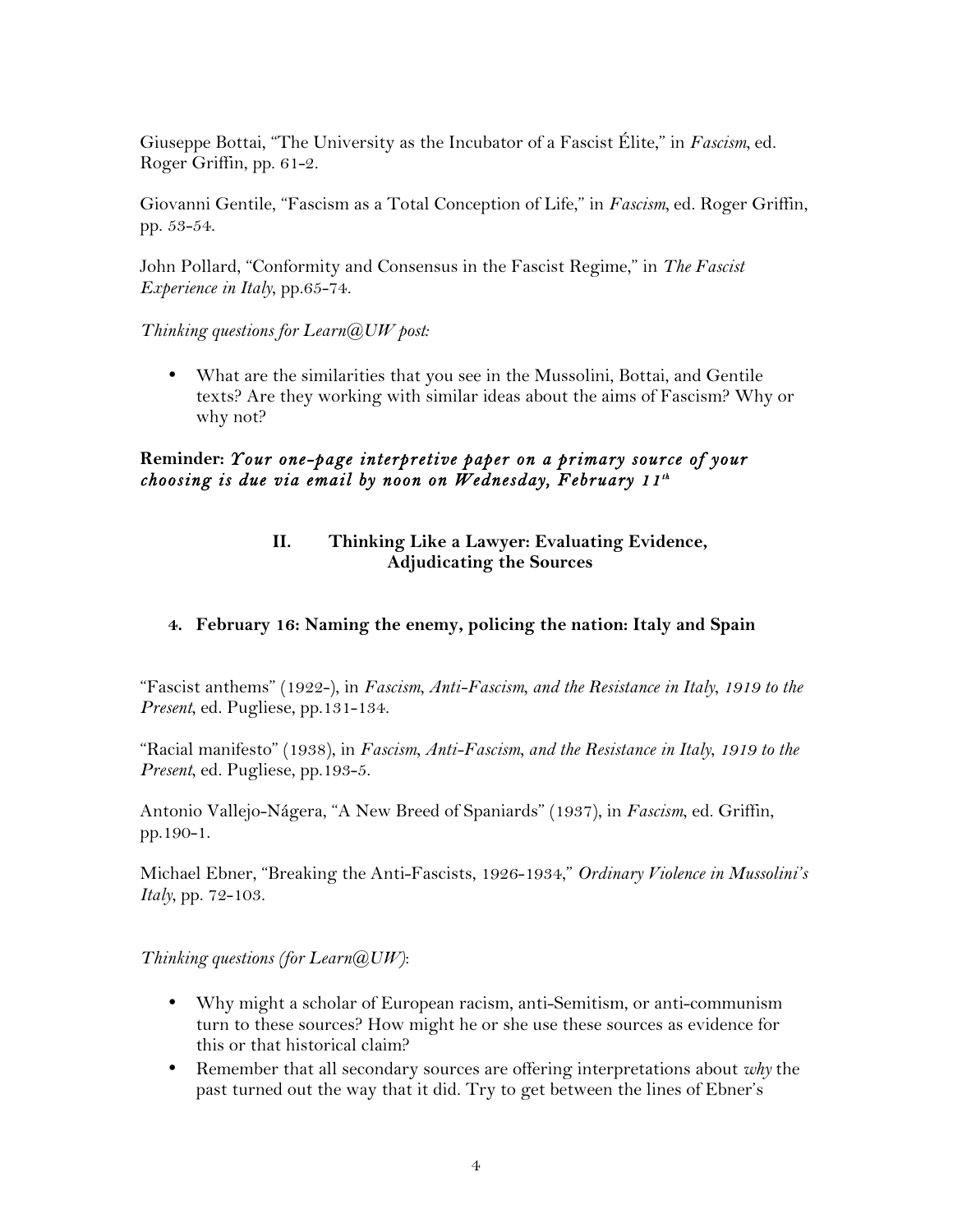secondary source. What is his theory about Fascism? How does he use historical evidence to make his case?

## **Reminder:** *One-page collaborative paper interpreting a secondary source of your choosing due in class on Monday, March 2nd*

### **5. February 23: From the Spanish Republic to the Spanish Civil War**

Spanish Bishops, "On the Proposed Constitution" (1931), in *Modern Spain: A Documentary History*, ed. Jon Cowans, pp.133-135

Manuel Azaña, "Spain Has Ceased to Be Catholic (1931), in *Modern Spain: A Documentary History*, ed. Jon Cowans, pp.136-140

Francisco Franco, "Manifesto" (July 18, 1936), in *Modern Spain: A Documentary History*, ed. Jon Cowans, pp.177-179

The Acting State Secretary to the  $\ulcorner \text{German} \urcorner$  Legation in Portugal, Berlin (October 3, 1936), in *Modern Spain: A Documentary History*, ed. Jon Cowans, pp.185-6

Spanish Bishops, "On the War in Spain" (1937), in *Modern Spain: A Documentary History*, ed. Jon Cowans, pp.198-202.

George Orwell, *Homage to Catalonia* (1938), in *Modern Spain: A Documentary History*, ed. Jon Cowans, pp.203-208

Amado Oliver, "The Italian Invader's Clutch Tries to Enslave Us" (*La garra del invasor italiano pretende esclavizarnos*) (1937), in *Revolutionary Tides: The Art of the Political Poster, 1914-1989*, ed. Jeffrey Schnapp (2005), p.61

*Thinking questions (answer one for Learn@UW)*:

- Compare and contrast the Spanish Bishops' reading of the Spanish Civil War and George Orwell's. What are the similarities and differences?
- Come up with *one* hunch, on the basis of the sources consulted this week, about the causes of the Spanish Civil War. Then do a brainstorm about possible sources that you might find that can help you corroborate and test your hunch. In this imaginary exercise, have you decided to look at other primary sources? Secondary sources? Why?

## **6. March 2: Gender, Sexuality, and Everyday Life under Dictatorship**

### COMMON READING:

Benito Mussolini, "Aphorisms," in *Fascism, Anti-Fascism, and the Resistance in Italy, 1919 to the Present,* ed. Stanislao Pugliese, pp. 102-105.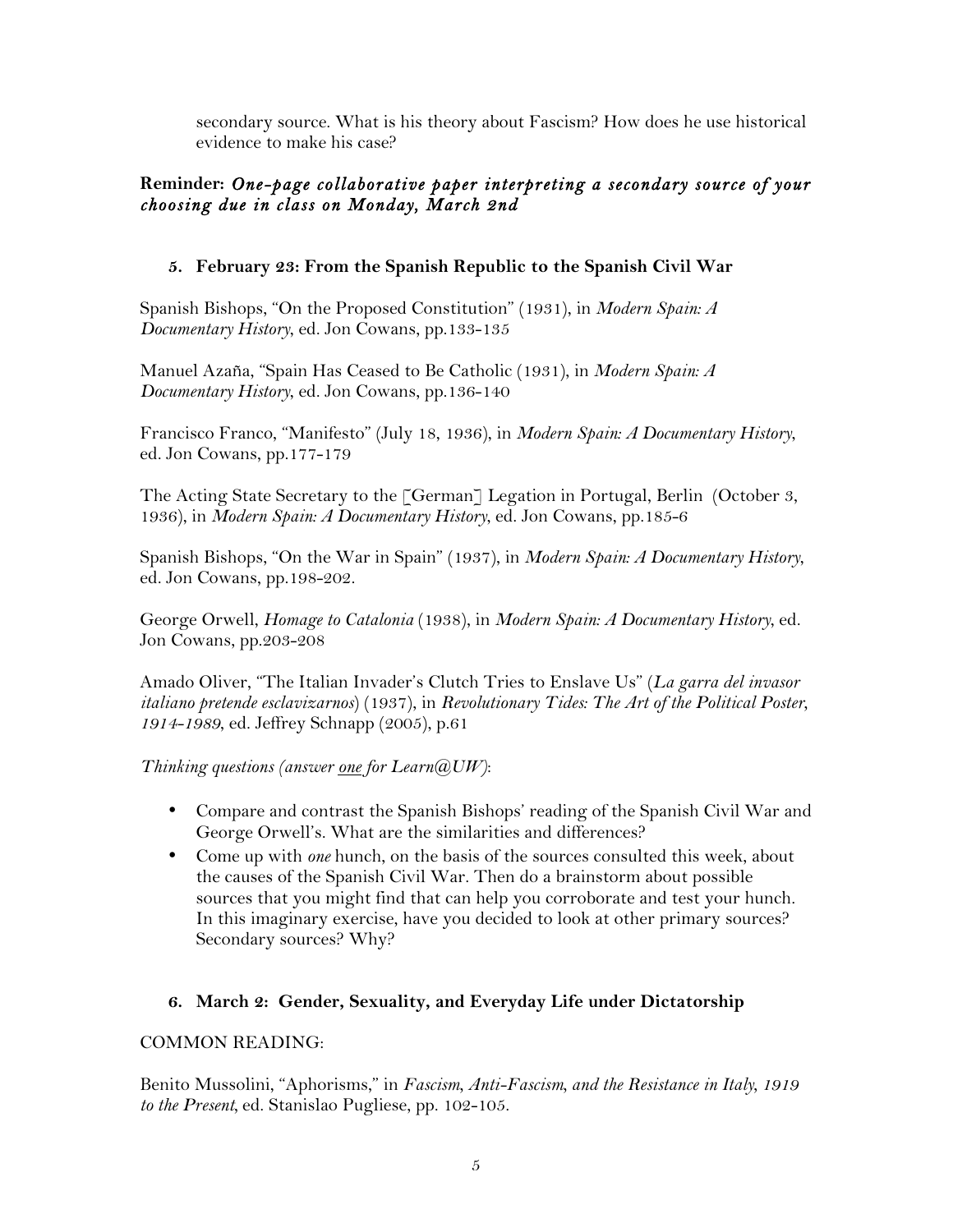### GROUP ITALY:

"Letters from Women," in *Fascism, Anti-Fascism, and the Resistance in Italy, 1919 to the Present,* ed. Stanislao Pugliese, pp.97-102.

"Excerpt from the School Charter: The Twenty-Nine Declarations: Principles, Goals, and Methods of Fascist Schools" (1939), in *A Primer of Italian Fascism*, ed. Jeffrey Schnapp, pp.314-317.

Emilio Gentile, "Forward" and Lorenzo Benadusi, "The Making of the Virile Italian," in *The Enemy of the New Man: Homosexuality in Fascist Italy* (2012), pp. ix-xi, and 11-30.

#### GROUP SPAIN:

Helen Graham, "Gender and the State: Women in the 1940s," in *Spanish Cultural Studies*, ed. Helen Graham and Jo Labanyi (Oxford: Oxford University Press, 1995), pp. 182-196

Alicia Alted, "Education and Political Control," in *Spanish Cultural Studies*, ed. Helen Graham and Jo Labanyi (Oxford: Oxford University Press, 1995), pp. 196-201.

Antonio Cazorla Sánchez, *Fear and Progress: Ordinary Lives in Franco's Spain, 1939-1975*  (London: Wiley-Blackwell, 2010), pp. 34-49.

*Note-taking (for Learn@UW)*:

• Can you imagine what your daily life would have looked like if you were a child growing up in Mussolini's Italy or Franco's Spain? How would your experience vary depending on your religion, class, sexual orientation, gender, and the political leanings of your family?

## *In the second half of class today, we will start gearing up for the paper proposal, which is due after the break.*

### **7. March 9: Trip to the Wisconsin Historical Society (816 State Street, across from Memorial Library)**

*Please meet in the lobby of the WHS. Note that this class is mandatory; you will learn crucial research skills that you need to successfully complete your final projects.*

• Papers of Alvah Cecil Bessie (1904-1985), a novelist, screenwriter, literary and film critic, and one of the Hollywood Ten who was blacklisted for his refusal to testify before the House Un-American Activities Committee. The collection documents Bessie's writing career; the impact of the blacklist on him; his recollections of his service with the Abraham Lincoln Brigade, a unit of the Republican Army during the Spanish Civil War; and his continuing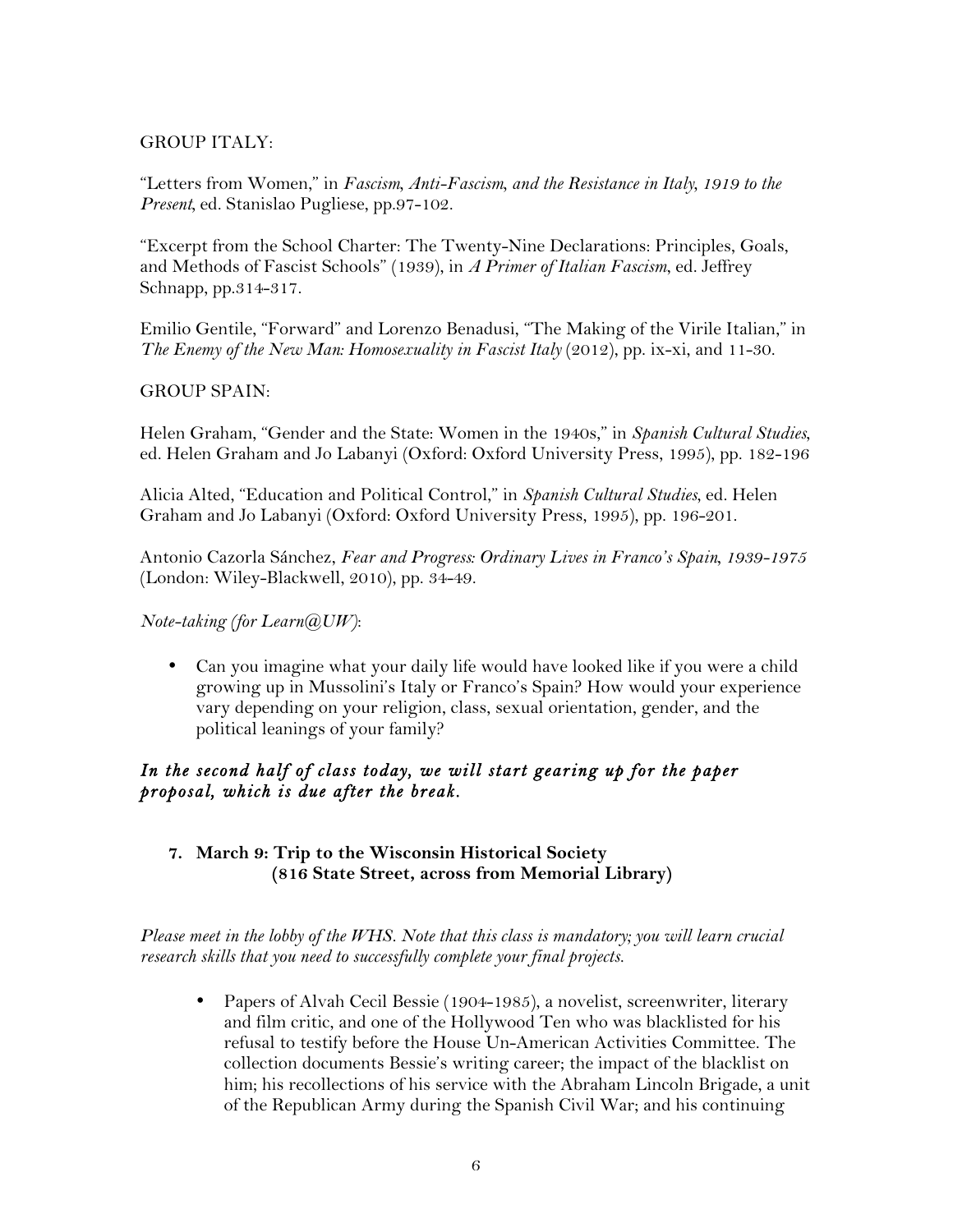interest in similar issues and causes. Included are personal and professional correspondence; biographical information; recorded interviews; and a large section of draft and printed copies of writings in many genre. Among the writings represented are novels based on Bessie's own experiences such as Bread and a Stone, Inquisition in Eden, Men in Battle, One for My Baby, and The Un-Americans; The Symbol, which was suggested by the life of Marilyn Monroe; scripts for Espana Otra Vez, Objective Burma, Ruthless, Smart Woman, The Very Thought of You, and numerous unproduced films; and numerous book and film reviews.

- Spanish Civil War Posters {Archives Visual Materials Holdings: PH 2860 (3); PH 2860 (7)
- Castle Films newsreels of the Spanish Civil War {Archives/WCFTR Film Collections: AB 914-923}
- Kailin, Clarence, 6 photographs of the Wisconsinite members of the Abraham Lincoln Brigade in the Spanish Civil War {Archives Visual Materials Holdings: PH 4249}
- Tape recordings of Clarence Kailin and Jody Rody conducted in 1974 regarding their experiences in the Abraham Lincoln Brigade – 4 tape recordings {Archives main stacks: UC 647A/1-4 - UC Box 76; Archives sound holdings: Audio 647A}
- Fragmentary correspondence of the Madison chapter of the Spanish Refugee Appeal {Z: Accessions, M83-005}

*Note-taking (for Learn@UW)*:

• What's one cool new thing you learned about how you can use the library catalog and other databases to locate primary and secondary sources?

*On your own time, do a free-write on the following questions:*

• What themes have been most interesting to you in the class so far? What primary sources have you most enjoyed working with? What sort of questions do you have about dictatorship and democracy in Italy and Spain that you would enjoy investigating in a paper?

### **Note:** *Please bring your free-write with you to our one-on-one meeting next week.*

- **8. Week of March 16: NO FORMAL CLASS. One-on-one meetings with prof to discuss final project; scavenger hunt with your partner at the library**
- On your time, and working with a partner, pick one source that the librarian has pulled for our class from the WHS holdings pertaining to the Spanish Civil War.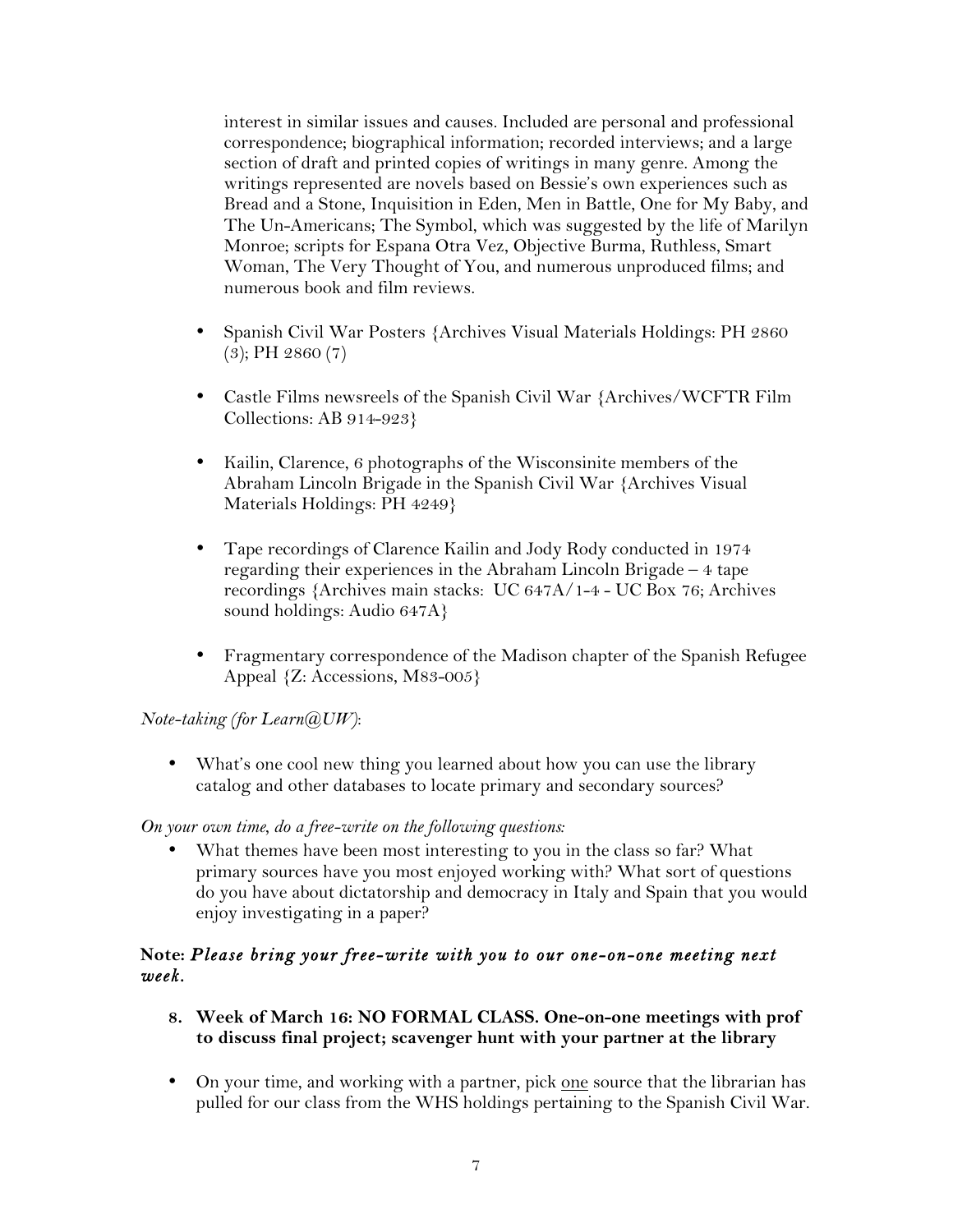What interested you about this source? What surprised you? Who wrote it, and when? Why might it be historically significant? Write up a few preliminary findings on Learn@UW by Friday, March 20th. You and your partner will present on your source of choice in class on March 23rd.

• Get ready to present your *rough* idea for a final paper/creative project to your classmates on March 23rd. You'll be asked to name **one** research question you'd like to answer, **one** primary source you might want to work with, and the sort of format you're envisioning for the final project.

### **9. March 23: What is 'hegemony'?**

Antonio Gramsci, "Intellectuals and Education," and "Fascism and Its Policy," in *The Antonio Gramsci Reader*, ed. David Forgacs, pp.147-151; pp.300-311

Robert Cox, "Gramsci, Hegemony and International Relations," *Millenium* 12.2 (1983): 162-185.

*Thinking questions (for Learn@UW)*:

- Please look up 'hegemony' in the *Oxford English Dictionary* or on Wikipedia. How would you amend or revise the definition, on the basis of your reading of Gramsci and the Cox article?
- Can you think of any contemporary issues that the concept of 'hegemony' can help us better understand?

## *Note that in the second half of class we will be discussing the results of your scavenger hunt and your ideas for your final project.*

### **NO CLASS ON MONDAY, MARCH 30th! ENJOY SPRING BREAK! (MARCH 28th-APRIL 5th)**

### **III. Thinking Like a Film-Maker, Blog-Writer, or Graphic Novelist: Making History Accessible to the General Public**

### **10. April 6: Italy, Spain, and World War II**

Roberto Benigni, *Life Is Beautiful* (1997)

"The United States and Franco's Spain, 1945-1954," in *Modern Spain: A Documentary History*, 222-234.

John Pollard, "Mussolini and the Outbreak of the Second World War," in *The Fascist Experience in Italy*, pp. 99-114.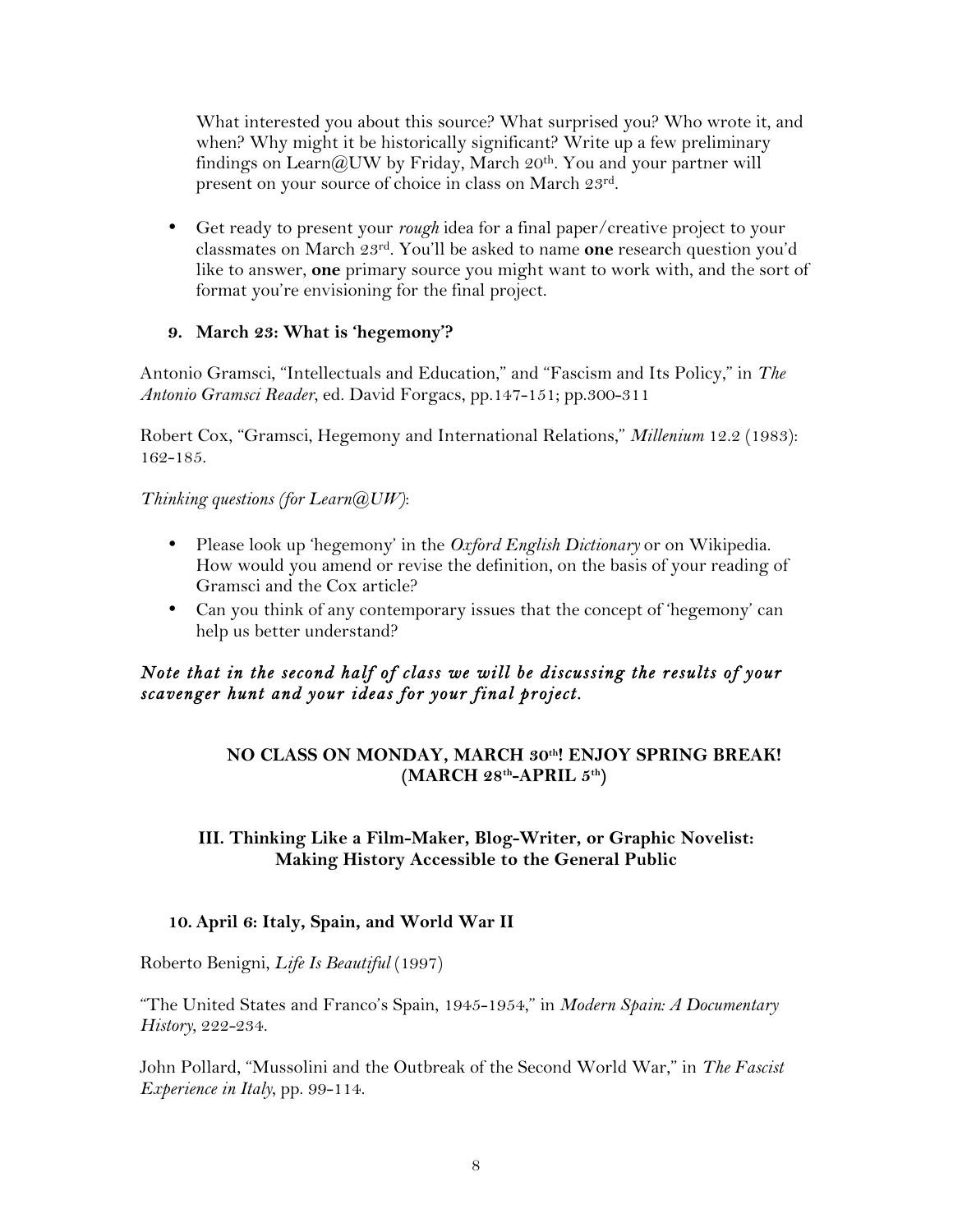#### *Note-taking (for Learn@UW)*:

• Robert Benigni's film, *Life is Beautiful*, was very controversial when it came out. Can you take a guess at why? What do you think of the film? More broadly, what do you think of the project of narrating the past through film? Do you find it attractive? Problematic? Is there a 'good way' and a 'bad way' to make historical films?

**Reminder:** *A one-page paper proposal for your final assignment, including a tentative bibliography (one primary source, two secondary sources) and a screenshot of a search engine consulted, is due via email by noon on April 8th*

**III. Thinking Like a Journalist or Policy Wonk: Why and How Does the Study of the Past Matter Today?**

### **11. April 13: The Resistance and democracy in Italy**

Roberto Rossellini, *Rome, Open City* (1945)

Christopher Duggan, "The Republic," in *A Concise History of Italy*, pp. 240-261.

*Note-taking (pick one for Learn@UW)*:

- Preferably before watching Rossellini's film, do some research on the conditions under which *Rome, Open City* was filmed. On the basis of what you've learned, would you say that Rosselini's film is a primary or a secondary source? Explain your thinking.
- Are you registered to vote? Why or why not?

### *The second half of class will be a workshop dedicated to your paper proposals. Please bring an extra copy of your paper proposal with you to class.*

#### **12. April 20: Americanization, consumerism, democracy**

Luis García Berlanga, *Welcome, Mr. Marshall!* (1953)

Vicki De Grazia, "The Consumer-Citizen: How Europeans Traded Rights for Goods," in *Irresistible Empire: America's Advance through Europe* (2006), pp. 336-376.

Boris N. Liedtke, "Spain and the United States, 1945-1975," *Spain and the Great Powers in the Twentieth Century*, pp. 229-245.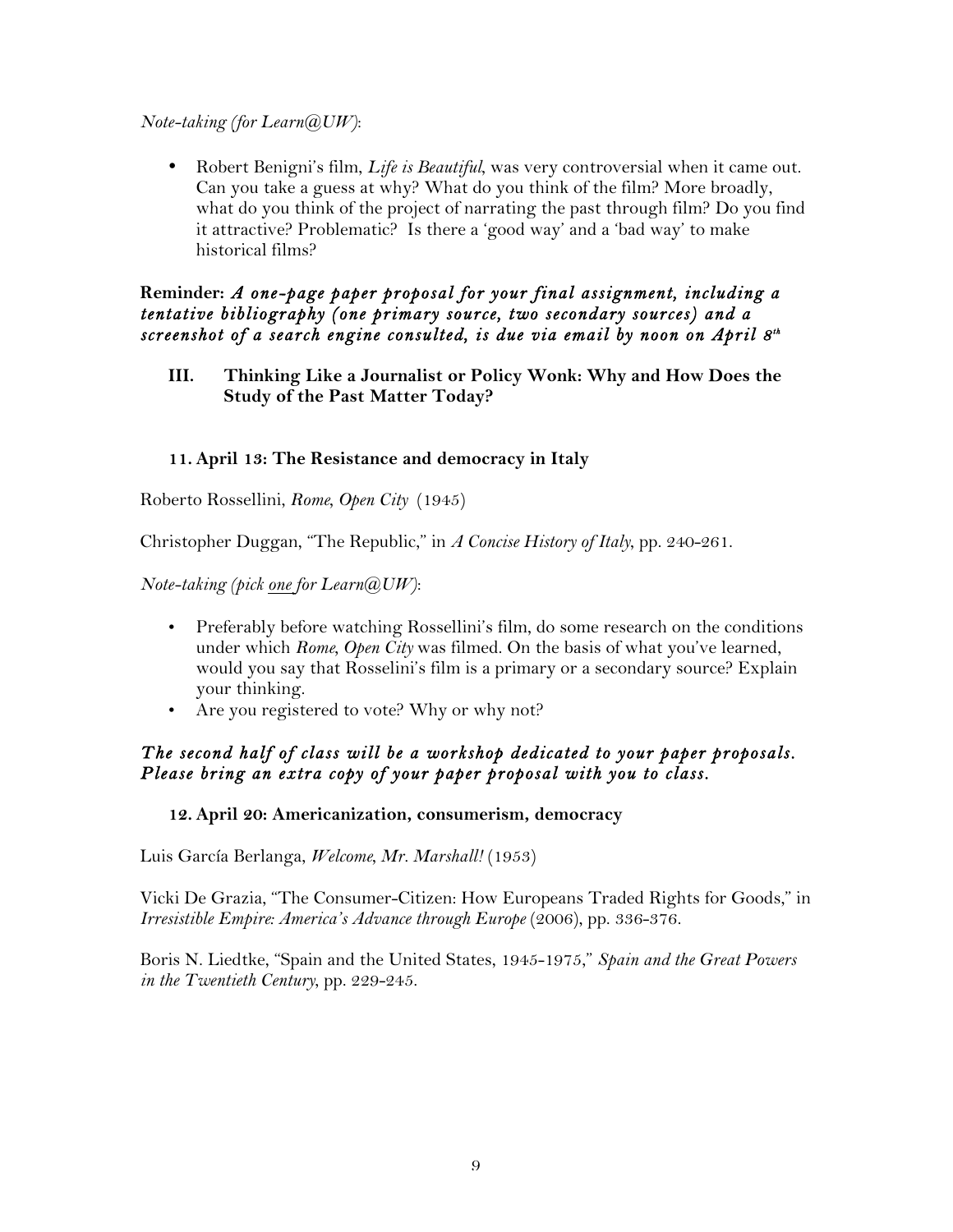*Note-taking (pick one for Learn@UW)*:

- What is the point of view on America and Americanization presented in the film *Welcome, Mr Marshall*? Cite some specific film clips as evidence for your claim.
- What is Victoria De Grazia's central argument? Do you find it convincing?

## *Note: The first draft of your final paper/creative assignment is due in class on April 20th.*

## **13. April 27: From dictatorship to democracy in Spain**

Víctor Erice, *The Spirit of the Beehive* (1973)

"The Opposition to Franco, the Transition to Democracy and the New Political System," in Álvarez Junco and Shubert, *Spanish History since 1808*, pp. 301-314.

*Note-taking (pick one for Learn@UW)*:

• In what sense is the film *The Spirit of the Beehive* about dictatorship, democracy, and memory? Think about the plot-line, the visual language, and the music score.

# *Note: Your peer-review paper is due in class on Monday, April 27th.*

## *The second half of class will be dedicated to presentations of your final project.*

## **14. May 4: Remembering dictatorship today & the return of the radical right**

Giles Tremblett, *Ghosts of Spain: Travels through Spain and Its Silent Past*, pp.17-42.

Primo Levi, "The Deadly Trunk of Fascism," *Fascism*, ed. Roger Griffin, pp. 391-3.

Alexander Stille, "The Battle over the Past," *Fascism, Anti-Fascism, and the Resistance in Italy*, pp.296-301.

Diethelm Prowe, "Fascism, Neo-Fascism, New Radical Right?" in *International Fascism: Theories, Causes, and the New Consensus*, ed. Roger Griffin, pp.305-324.

*Note: The final version of your final project is due in class today.* 

*The second half of class will be dedicated to presentations of your final project.* 

## **EXAM WEEK: MAY 11-17th**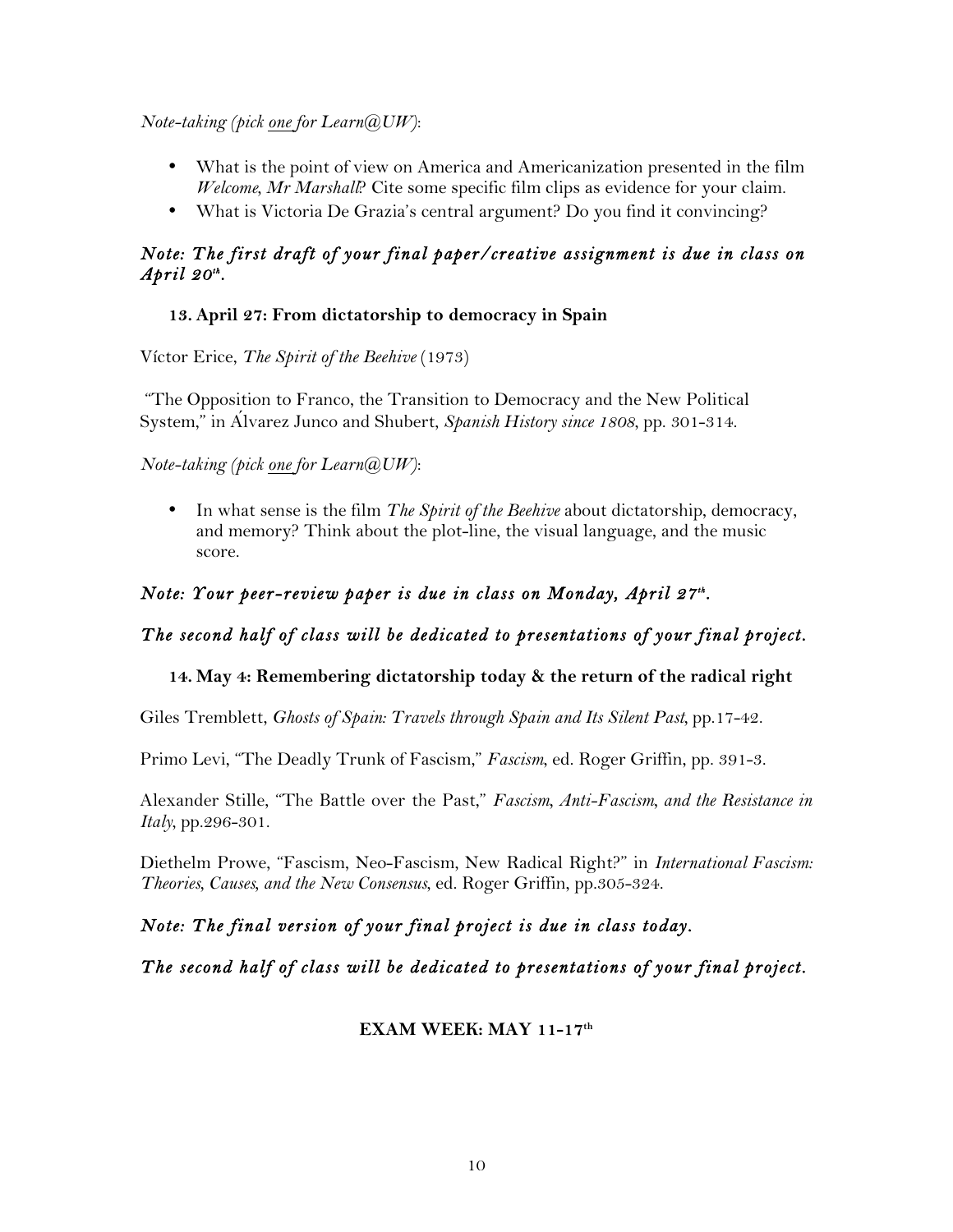#### **FINAL PROJECT: SOME READING/VIEWING IDEAS**

#### **Places to look for short printed sources**

C. Delzell, ed., *Mediterranean Fascism 1919-1940* (1971)

R, Griffin, ed. *Fascism* (1995)

John Pollard, *The Fascist Experience in Italy* (1998)

Jeffrey T. Schnapp, ed., *A Primer of Italian Fascism* (2000)

Jon Cowans, *Modern Spain: A Documentary History* (2003)

Daniel Kowalsky, *Stalin and the Spanish Civil War* (2008) (Note: this e-book available through the wisc library system has incredible links to photos, films, etc. It's definitely worth looking at carefully.)

#### **Fascist Imperialism and Racism: Primary and Secondary Sources**

Carmine Gallone, *Scipio Africanus: The Defeat of Hannibal* (1937)

Augusto Genina, *Lo squadrone bianco* (1936)

Luigi Preti, "Fascist Imperialism and Racism" in R. Sarti, ed., *The Axe Within: Italian Fascism in Action* (1974)

Davide Rodogno, *Fascism's European Empire. Italian Occupation During the Second World War* (2006), 42-71; 258-331

#### **The Spanish Civil War: Songs, Films, Works of Literature, and Photographs**

Songs of the Spanish Civil War > both sides plus audio available here: http://www.guerracivil1936.galeon.com/canciones.htm

Spanish Civil War photo gallery: https://libcom.org/gallery/spanish-civil-warrevolution-photo-gallery-1936-39

Spanish Civil War poster gallery: https://libcom.org/gallery/spanish-civil-warrevolution-poster-gallery-1936-39

Luis Buñuel, *España* (1936)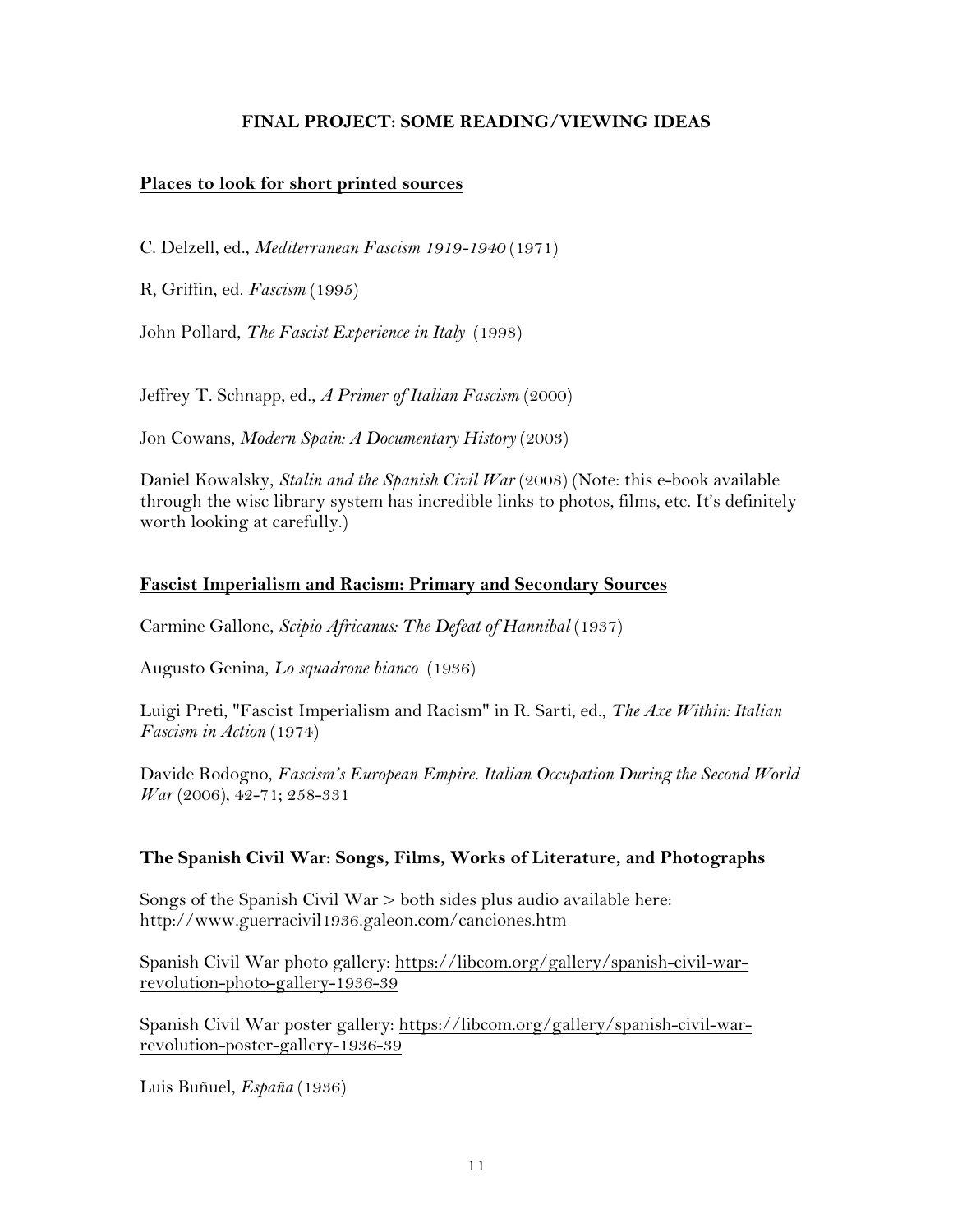*The Moroccan Labyrinth* (2007) > documentary available on youtube about the participation of Moroccan troops in the Spanish Civil War

Ken Loach, *Bread and Roses* (2000)

George Orwell, *Homage to Catalonia* (1938)

Ernest Hemingway, *For Whom the Bell Tolls* (1937)

### **History & Memory of the Spanish and Italian Dictatorships**

Carlos Saura, *Ay Carmela!* (1990)

Pier Paolo Pasolini, *Salò or the 120 Days of Sodom* (1976)

Federico Fellini, *The Clowns* (1970)

Guillermo del Toro, *The Devil's Backbone* (2001)

Vittorio De Sica, *The Garden of the Finzi-Continis* (1970)

Carolyn Boyd, 'The Politics of History and Memory in Democratic Spain', *Annals of the American Academy of political and Social Science* 617/1 (2008), pp.133-148.

Jo Labanyi, 'Memory and Modernity in Democratic Spain: The Difficulty of Coming to Terms with the Spanish Civil War', *Poetics Today* 28/1 (2007),-, pp.89-116.

Michael Richards, 'From War Culture to Civil Society: Francoism, Social Change and Memories of the Spanish Civil War', *History and Memory* 14/1-2 (2002), pp.93-120.

### **Films: World War II and the Resistance in Italy**

Zampa, *Vivere in Pace* (1947)

Rosselini, *Paisan* (1946)

Lattuada, *Senza Pietà* (1948)

#### **The United States, Fascism, WWII, and Postwar Europe**

Wisconsin Historical Society sources:

• 1922 diary kept by Myra Emery Burke, graduate of UWisc, on her trip to Europe, including account of Fascist demonstration seen in Italy {Archives Main Stacks – SC  $812 - MAD + 4/14/SC 812$